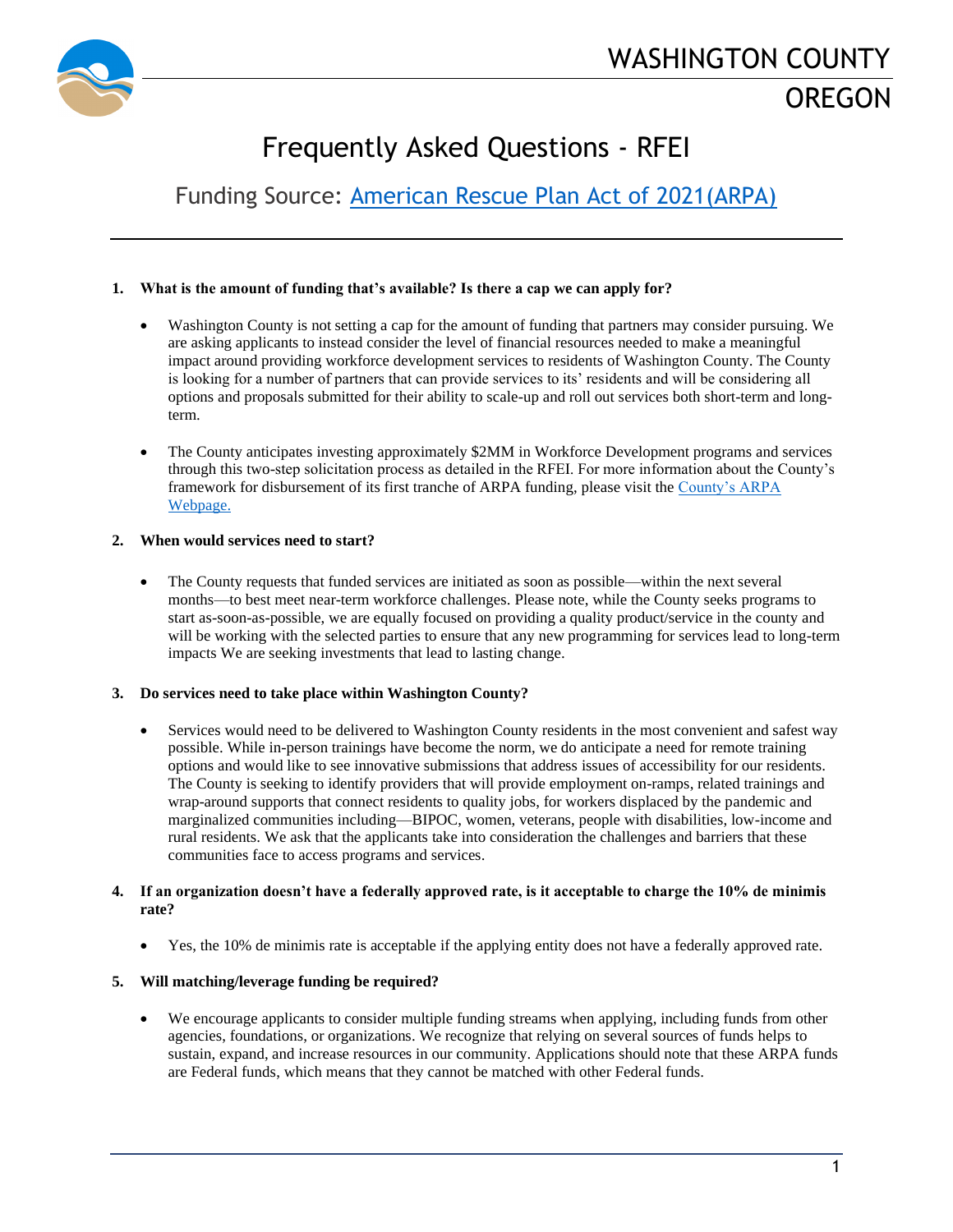# **6. What kind of funds are these?**

• The funds are federal dollars, awarded as part of th[e ARPA \(American Rescue Plan Act of 2021\)](https://www.congress.gov/bill/117th-congress/house-bill/1319/text) funding which the County received to address their workforce challenges as part of the COVID-19 Pandemic.

Link (Federal):<https://www.congress.gov/bill/117th-congress/house-bill/1319/text> Link (County): [https://www.co.washington.or.us/Support\\_Services/Finance/GrantManagement/american](https://www.co.washington.or.us/Support_Services/Finance/GrantManagement/american-rescue-plan-opportunities.cfm)[rescue-plan-opportunities.cfm](https://www.co.washington.or.us/Support_Services/Finance/GrantManagement/american-rescue-plan-opportunities.cfm)

# **7. Can we submit more than one proposal?**

• Each organization may submit one submission for their own "in-house" programs or services. Organizations may also join other organizations in a joint application. Organizations are encouraged to work collaboratively with one-another and may join multiple "teams." If your organization plans to join multiple teams, we ask that each organization cross reference other submissions that you have joined.

# **8. Is there a maximum number of awards that Washington County is looking to fund?**

• Washington County is seeking to fund a wide range of workforce development programs and services through this two-part solicitation. As such, we do not have a limit on the count of submissions but will use the criteria as set forth in the RFEI and the County's allocated ARPA workforce budget to determine the number of submissions that go on to the next round.

# **9. Can these funds be used for support staffing in administering the programming along with direct service needs of the clients?**

• These funds are intended to support workforce development programs and services to support Washington County residents. Indirect costs to administer these programs and services are allowed.

## **10. What info do we need to submit in response to the RFEI?**

*Please refer to the Updated [RFEI document](https://www.co.washington.or.us/Support_Services/Finance/GrantManagement/american-rescue-plan-opportunities.cfm) for these details. We have also listed the requirements below.*

- Sponsoring Entity
- Contact Person/Info
- The organization's qualifications
- Description of how the organization will engage with and benefit traditionally disadvantaged communities located within Washington County—including the ability to implement culturally and linguistically relevant outreach approach with focus on services of particular interest to targeted communities.
- A summary-level description of the services that the organization would propose to provide in partnership with the County in the second round of this process. This summary should include:
	- o a description of the type and scale of the services,
	- o where the services will be offered,
	- o who the services will target,
	- o how the program will target workers in traditionally disadvantaged communities/business sectors,
	- o what metrics will be employed to demonstrate program success,
	- o a timeline of how rapidly these services could be implemented within the county, and
	- o how the County's support would leverage other concurrent investments,
- A high-level budget (programmatic not organizational)